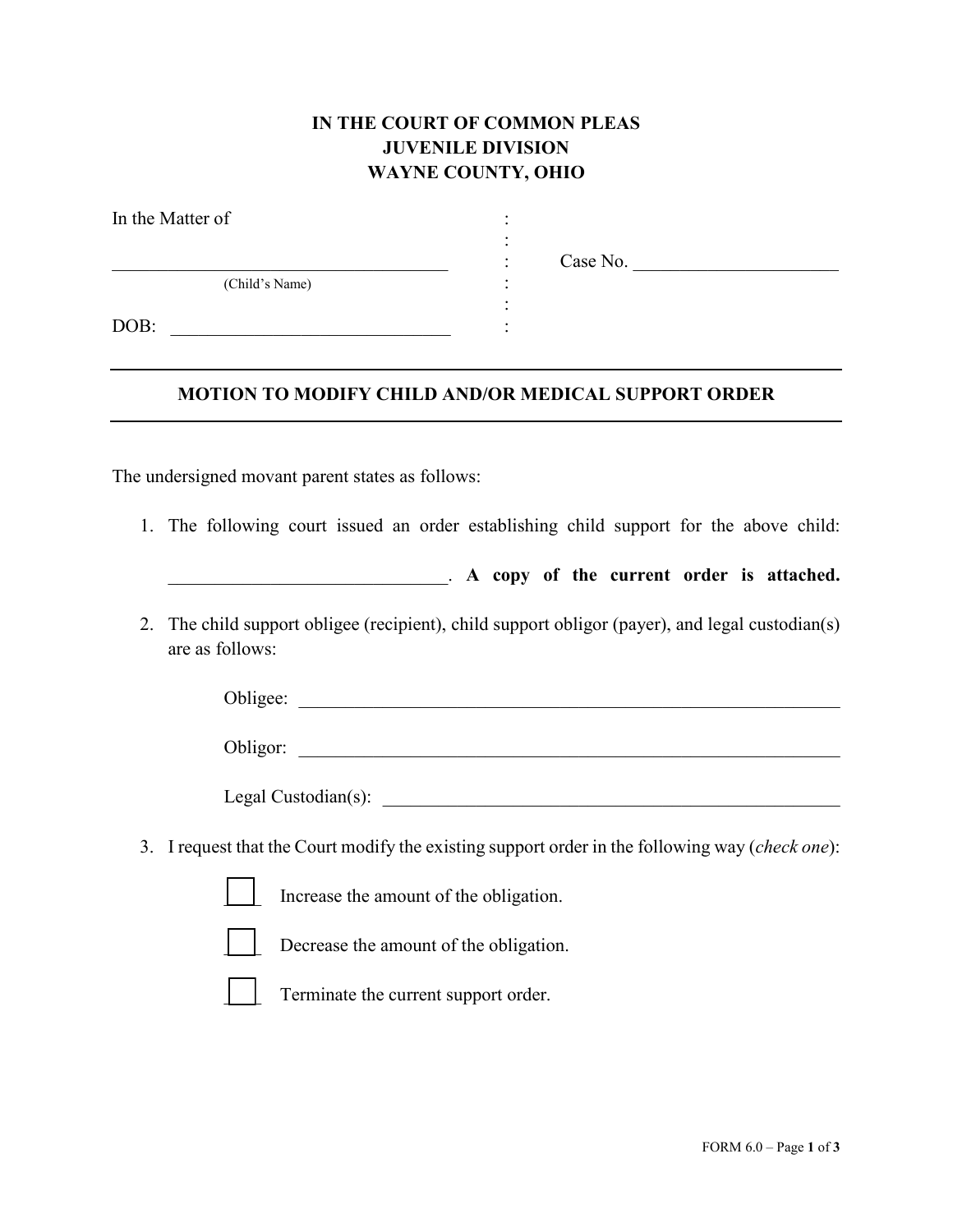- 4. The reason for my request is described below:
- 5. A form detailing the parties' current employment, insurance, and tax information is included with this motion.

 $\mathcal{L}_\text{G}$  , and the contribution of the contribution of the contribution of the contribution of the contribution of the contribution of the contribution of the contribution of the contribution of the contribution of t

By signing below, I represent the above information is truthful and complete to the best of my knowledge.

Signature of Movant

 $\mathcal{L}_\mathcal{L}$ 

 $\mathcal{L}_\mathcal{L}$ 

Address

City/State

In County, Ohio, the above was sworn to and subscribed in my

presence this  $\_\_\_\_\_\$  day of  $\_\_\_\_\_\_\_\$ .

Notary Public